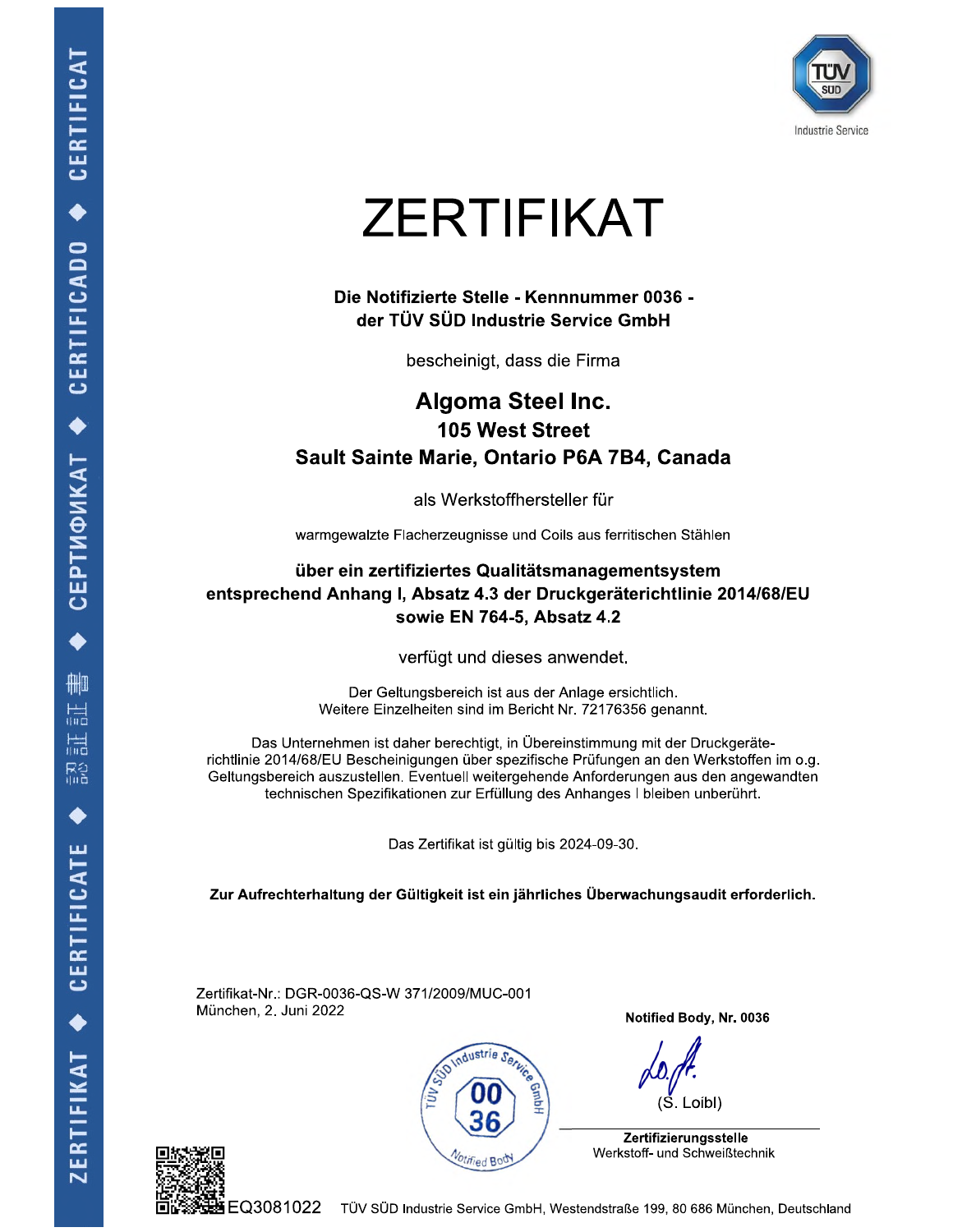

# **CERTIFICATE**

The Notified Body - 0036 of TÜV SÜD Industrie Service GmbH

certifies that

### **Algoma Steel Inc. 105 West Street** Sault Sainte Marie, Ontario P6A 7B4, Canada

has implemented, operates and maintains a

#### **Quality Assurance System in accordance with the** Pressure Equipment Directive 2014/68/EU, Annex I, Section 4.3 as well as EN 764-5, Para, 4.2

as a material manufacturer for the scope of

hot rolled carbon steel flat and coil products.

The scope of the approval is described in the annex to this certificate. Further details are mentioned in report no. 72176356.

The manufacturer is therefore authorized to issue certificates of specific product control within the scope of the assessed quality system and in accordance with the Pressure Equipment Directive 2014/68/EU. Possible additional requirements - specific to applied technical specifications to meet PED Annex I - are not affected.

This certificate is valid through 2024-09-30.

In order to adhere the validity an annual surveillance audit is required.

Certificate No: DGR-0036-QS-W 371/2009/MUC-001 Munich, June 2<sup>nd</sup>, 2022

EQ3081022



Notified Body, No. 0036

(Š. Loibí)

**Certification Body** Material and Welding Technology



TÜV SÜD Industrie Service GmbH, Westendstr. 199, 80686 Munich, Germany